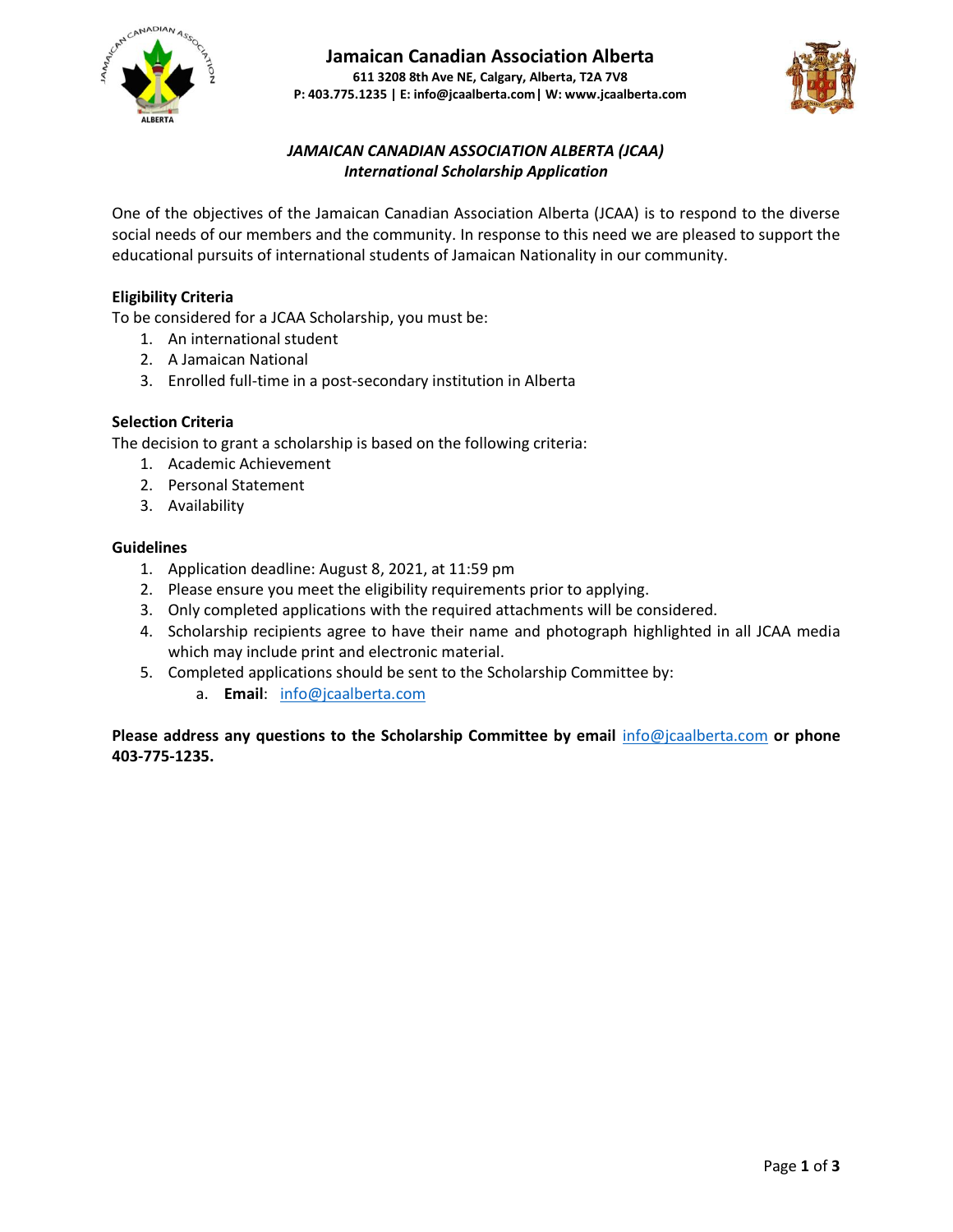

# **INTERNATIONAL SCHOLARSHIP APPLICATION FORM**

*\*\*PLEASE TYPE OR PRINT LEGIBLY IN BLACK OR BLUE INK\*\*\**

| <b>SECTION 1</b>                                |                  |                           |                       |
|-------------------------------------------------|------------------|---------------------------|-----------------------|
| PERSONAL INFORMATION:<br><b>Applicant Name:</b> |                  |                           |                       |
| <b>Mailing Address:</b>                         |                  |                           |                       |
|                                                 |                  |                           |                       |
|                                                 |                  |                           |                       |
| Contact Information:                            | Home Phone:      |                           | Cell Phone:           |
|                                                 | Email:           |                           |                       |
| Citizenship Status:                             | Canadian Citizen | <b>Permanent Resident</b> | International Student |

#### *SECTION 2*

| <b>PROOF OF NATIONALITY:</b> | You must provide proof of Jamaican citizenship with your scholarship application<br>Please select ONE document type |
|------------------------------|---------------------------------------------------------------------------------------------------------------------|
|                              | <b>Citizenship Document</b>                                                                                         |
|                              | <b>Passport Number:</b>                                                                                             |
|                              | Please attach a copy of your passport cover page                                                                    |
|                              | <b>Birth Certificate Number:</b>                                                                                    |
|                              | Please attach a copy of your passport cover page                                                                    |

| <b>SECTION 3</b>                       |                                                                                |        |               |               |                                                                                                       |  |
|----------------------------------------|--------------------------------------------------------------------------------|--------|---------------|---------------|-------------------------------------------------------------------------------------------------------|--|
| <b>EDUCATIONAL DATA:</b>               |                                                                                |        |               |               |                                                                                                       |  |
| Post-Secondary Institution Registered: |                                                                                |        |               |               |                                                                                                       |  |
| Faculty and Department:                |                                                                                |        |               |               |                                                                                                       |  |
| Student ID:                            |                                                                                |        |               |               |                                                                                                       |  |
| Year of Program:                       |                                                                                | YR1 () | YR2 $\bigcap$ | YR3 $\bigcap$ | YR4 $\bigcap$                                                                                         |  |
| Transcript:                            | Please attach a copy of your transcript with your last year's academic record. |        |               |               | Applicants who will be entering first year; submit your acceptance letter and High School transcript. |  |

| <b>SECTION 4</b>   |                        |                                                                                            |  |
|--------------------|------------------------|--------------------------------------------------------------------------------------------|--|
| <b>REFERENCES:</b> |                        |                                                                                            |  |
| Name:              | <b>Contact Number:</b> | Relationship:                                                                              |  |
| Name:              | <b>Contact Number:</b> | Relationship:                                                                              |  |
|                    |                        | **PLEASE NOTE REFERENCES FROM FAMILY MEMBERS AND JCAA EXECUTIVE MEMBERS ARE NOT ACCEPTED** |  |

### **PERSONAL STATEMENT:**

Write a statement of **not more than 300 words** indicating:

- (a) Your goals and aspirations
- (b) How this scholarship will help you to achieve those goals
- (c) Why you should be considered for this scholarship